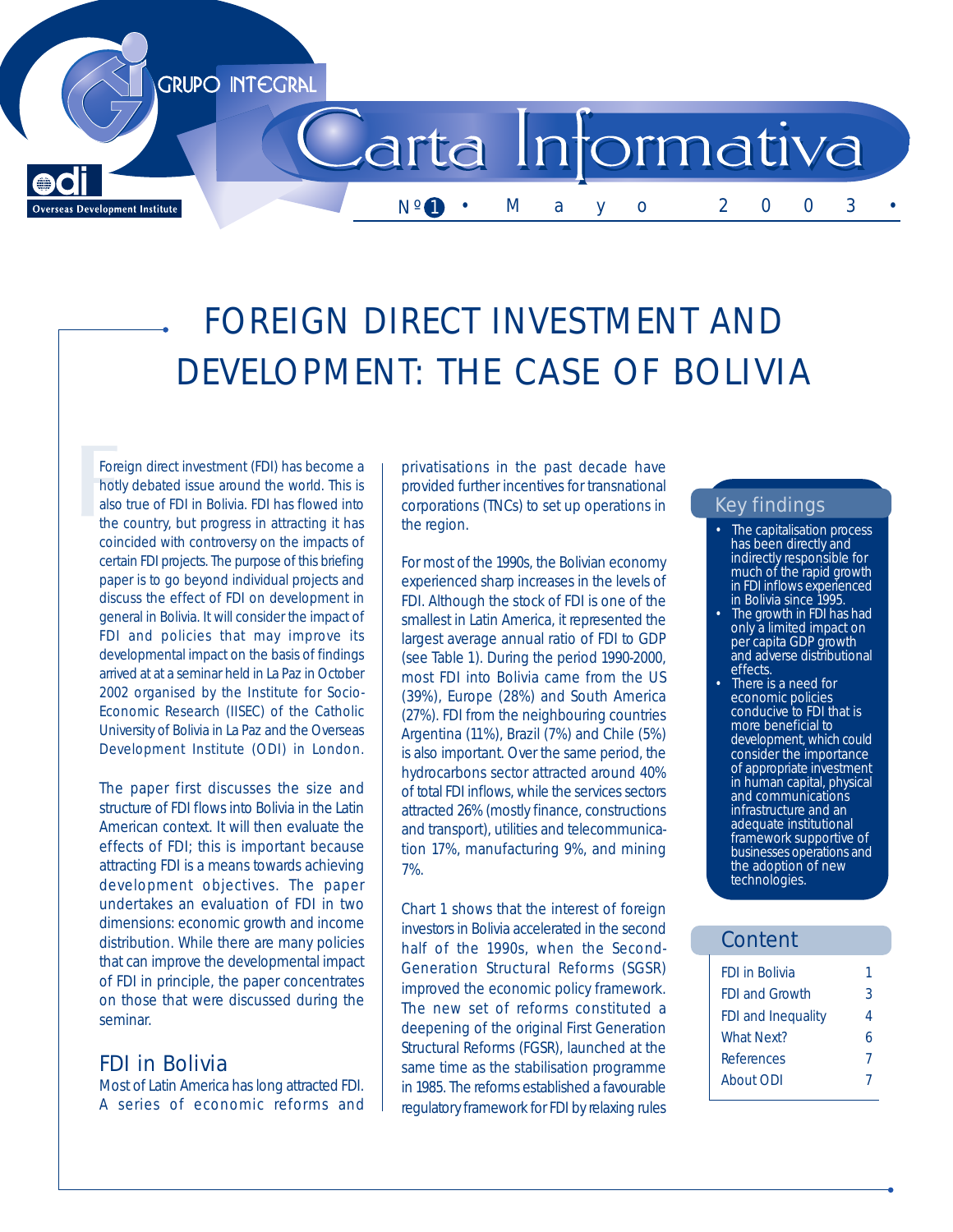### regarding market entry and foreign ownership and improving the treatment accorded to foreign firms and the functioning of markets.

An inappropriate policy framework can in part explain the slow growth of FDI in the early 1990s. The FGSR, which included goods markets deregulation, and fiscal, trade and financial reforms, appear not to have been focused on the locational decisions of foreign investors. Moreover, political instability and the uncertainty regarding the success of the stabilisation programme constrained both foreign and domestic investment. Although clear rules for foreign investment were set out already in the early 1990s, mainly through the Investment Law (1990) and the Privatisation Law (1992), foreign investors did not really become interested until strategic state monopolies were opened up to private investors.

The Capitalisation Law (CL) was launched in 1994 and is considered the centrepiece of the SGSR. It established the economic and legal conditions for capitalising (Bolivian term for privatising) large state-owned companies and promoting foreign capital inflows. Under the capitalisation process, the six principal state-owned enterprises, YPFB (oil and gas), ENDE (electricity), ENFE (railways), ENTEL

**Table 1 Net Inflows of FDI, 1990-2000**

| <b>Region or Country</b>   |                      | <b>Accumulated Stock</b> | Annual Average |          |
|----------------------------|----------------------|--------------------------|----------------|----------|
|                            | $(USS \, \text{m.})$ | Share $(\%)$             | $(USS \, m.)$  | % of GDP |
| Latin American & Caribbean | 453.558              | 100.0                    | 41.233         |          |
| South America              | 328.012              | 72.3                     | 29,819         |          |
| Argentina                  | 79.795               | 17.6                     | 7.254          | 2.7      |
| <b>Bolivia</b>             | 4.730                | 1.0                      | 430            | 5.6      |
| <b>Brazil</b>              | 137.494              | 30.3                     | 12,499         | 1.9      |
| Chile                      | 36.308               | 8.0                      | 3.301          | 5.2      |
| Colombia                   | 20.406               | 4.5                      | 1.855          | 2.2      |
| Ecuador                    | 5.264                | 1.2                      | 479            | 2.9      |
| Paraguay                   | 1.491                | 0.3                      | 136            | 1.7      |
| Peru                       | 16,016               | 3.5                      | 1.456          | 2.8      |
| Uruguay                    | 1.374                | 0.3                      | 125            | 0.6      |
| Venezuela                  | 25,134               | 5.5                      | 2,285          | 2.7      |

(telecommunications), LAB (aviation) and EMV (mining and smelting), were put up for sale by international tender and the winning bidders gained management control and a 50% stake in the enterprise, while the government retained the remaining 50% share. In addition, unlike traditional privatisation schemes where funds are transferred to the government, capitalisation required the successful bidder to invest the money in the company itself over a stated



period, effectively securing fixed capital investment.

> The process has had a considerable impact on FDI because it has promoted the creation of firms backed by foreign capital or capitalised enterprises (CEs) and produced investment commitments worth around US\$ 1.7 billion in the period since 1995. In addition, the policy framework has given enterprises the opportunity to access abundant natural resources, such as hydrocarbons and water, and control of companies with monopoly power, such as electricity and telecommunications.

> Capitalised enterprises were responsible for almost 40% of all inflows to Bolivia in the period 1995-2001. While the investment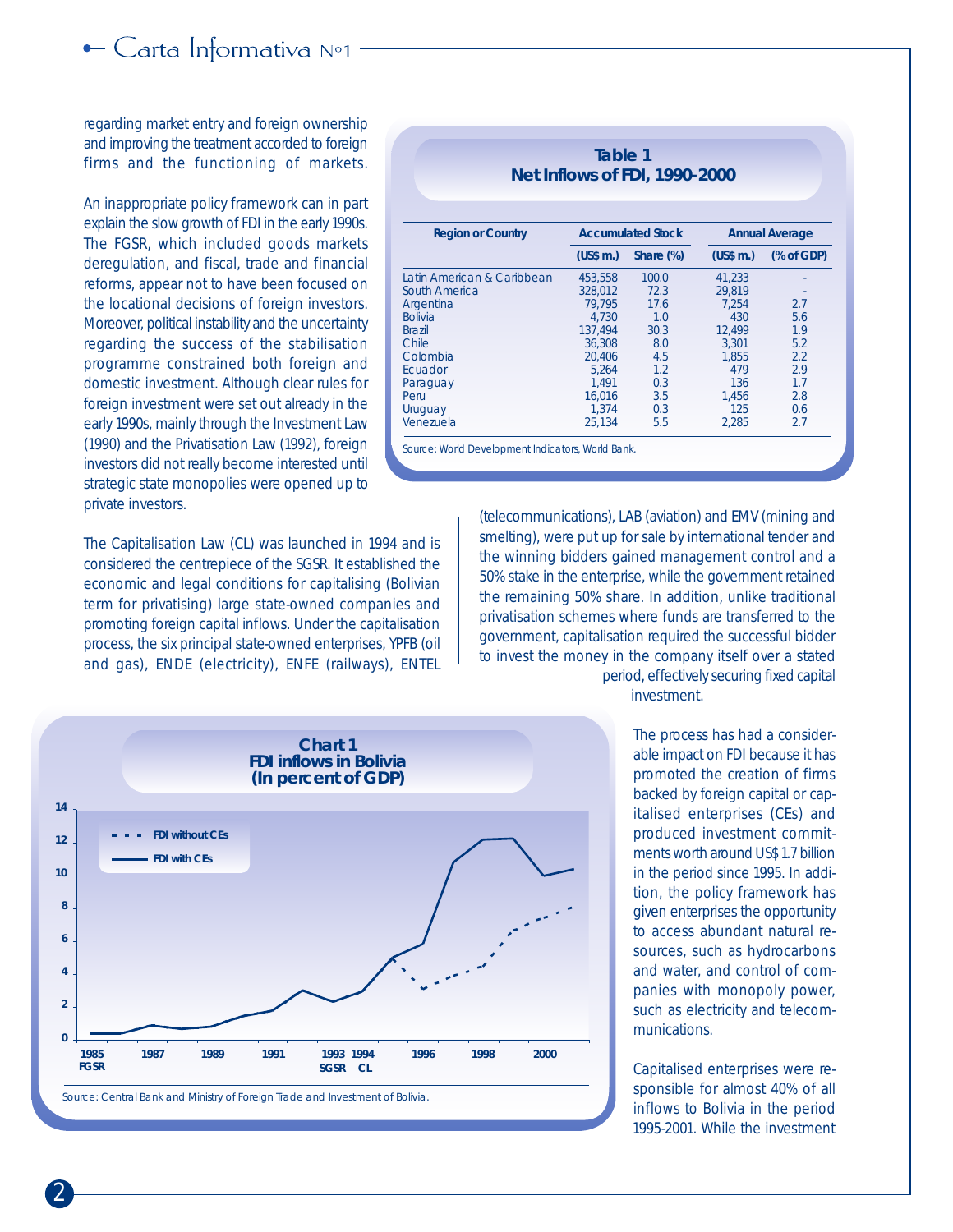boom in the CEs is now coming to an end, FDI in other sectors shows a continued upward trend, partly encouraged by the liberal investment climate demonstrated by the capitalisation process. However, the end of the wave of capitalisations coincided with a worldwide economic crisis as well as increased political and economic instability in Bolivia, all of which deterred FDI inflows.

# FDI and Growth

FDI is generally believed to promote economic growth in the recipient country by increasing total investment and improving efficiency through the introduction of new technology and better management practices. Nevertheless, the realisation of these benefits depends crucially on the existence of certain channels through which technological and management spillovers can be effected, such as through demonstrationimitation, backward-forward linkages, competition or education and training.

In the case of developing countries, the empirical evidence shows a positive relationship between FDI and growth, but there is no agreement on whether FDI leads to growth or vice versa. Crosssection evidence supports the hypothesis that FDI requires preconditions to promote growth. For example, Borensztein et al. (1998) point out that FDI has a positive effect on growth when the country has a minimum threshold stock of human capital; and Alfaro et al. (2002) find that FDI promotes growth in economies with sufficiently developed financial markets.

Although the international evidence for these complementary effects is relatively strong, it is difficult to find such effects for a time-series analysis in the case of Bolivia. Our regression results show that neither education nor financial market development interact significantly with FDI in their effect on growth. Trade, on the other hand, does seem to have a complementary effect on FDI.

Only when the ratio of trade to GDP is more than 52%, will FDI raise growth. This suggests that policies that promote exports (e.g. reducing the fixed costs of exporting by supporting transport infrastructure and distribution networks) would improve the impact of FDI. When interactions are omitted, FDI is not significantly correlated with growth.

The lack of complementary effects between FDI and education and FDI and financial market development indicates that the contribution of FDI to economic growth

may have been limited by local conditions. A low level of human capital limits the capacity to absorb new technology and apply modern management techniques, while underdeveloped financial markets limit the economy's ability to exploit potential FDI spillovers, because, in order to take full advantage of new knowledge, firms will generally have to do some restructuring, which will require financing (Alfaro et al., 2002). The commercial banking system in Bolivia is characterised by very high real interest rates, short-run loans, and requires a 200% real estate collateral.

The economy's ability to exploit potential FDI spillovers may also depend on its sectoral distribution. Table 2 shows that

#### **Table 2 FDI and export compositions by sector (%) (Accumulated Stock: 1996 – 2001)**

| Sector                               | <b>FDI</b> Share | <b>Export Share</b> |
|--------------------------------------|------------------|---------------------|
| Primary                              | 35.5             | 42.6                |
| Hydrocarbons                         | 34.1             | 11.6                |
| Mining                               | 1.3              | 20.3                |
| Agriculture                          | 0.1              | 10.7                |
| Manufacturing                        | 8.0              | 57.4                |
| Food products and beverages          | 3.3              | 22.8                |
| Refined petroleum products           | 2.1              | 0.9                 |
| Non-metallic mineral products        | 0.8              | 0.2                 |
| Furniture and jewelry                | 0.7              | 6.4                 |
| <b>Basic metals</b>                  | 0.3              | 15.7                |
| Chemicals and chemical products      | 0.3              | 0.7                 |
| Paper and paper products             | 0.2              | 0.2                 |
| Other manufacturing                  | 0.2              | 10.4                |
| Service                              | 56.1             | 0.0                 |
| Telecommunications                   | 14.1             |                     |
| Construction                         | 10.2             |                     |
| Electricity                          | 7.3              |                     |
| Transport via pipeline (natural gas) | 5.3              |                     |
| Financial intermediation             | 4.7              |                     |
| Transport                            | 3.3              |                     |
| Other services                       | 11.3             |                     |
| Total (US\$ m.)                      | 4,965            | 7,090               |

the most important destination of FDI has been capitalintensive and skill-intensive sectors, like hydrocarbons, telecommunications, and electricity. While the hydrocarbons sector did experience the introduction of new processes, advanced technologies, managerial skills, employee training, international production networks, and access to markets, it created relatively few linkages with the local economy and thus fewer possibilities for significant spillovers. Similarly, FDI has contributed to the modernisation of telecommunications and electricity services, but the linkages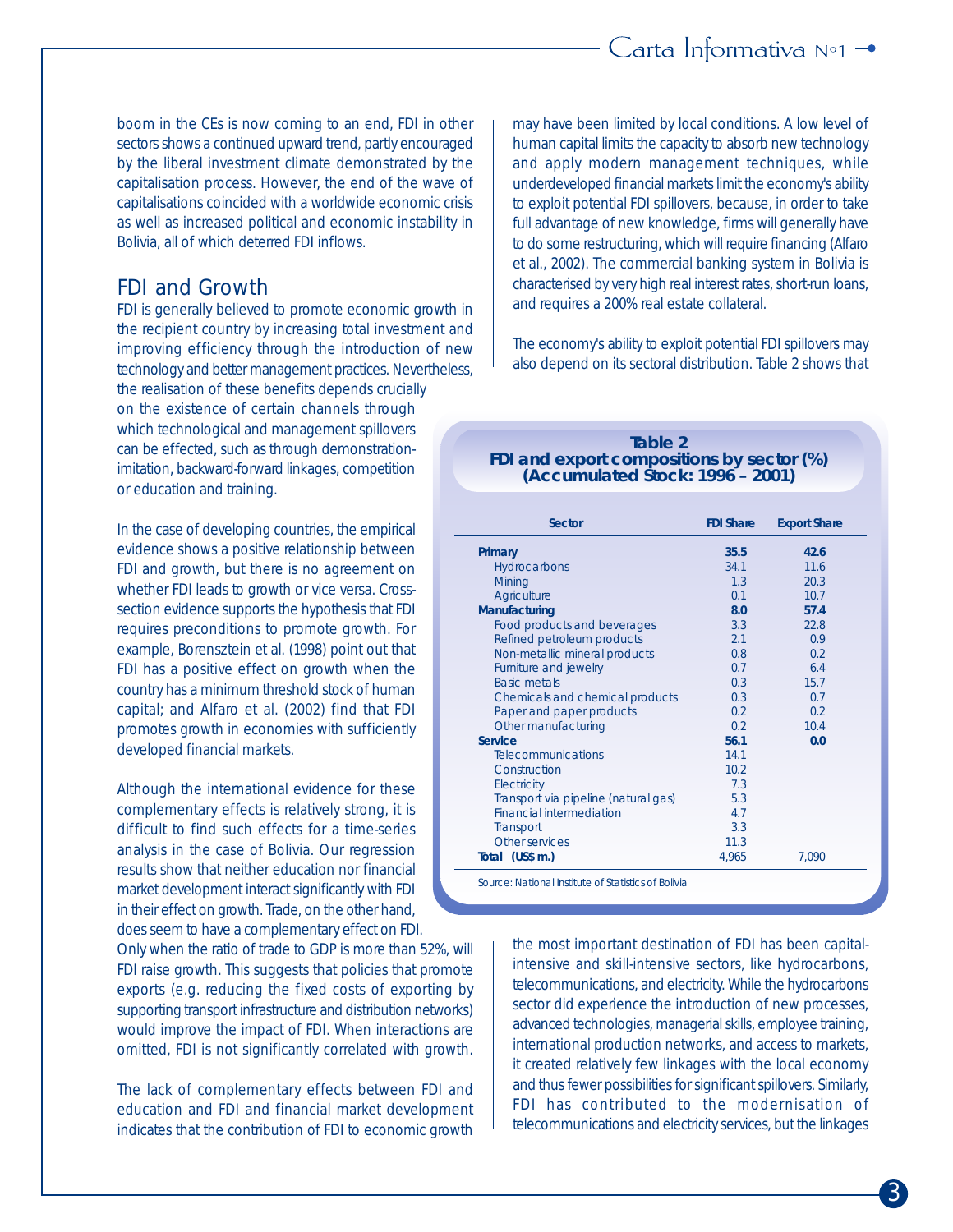# $\leftarrow$  Carta Informativa N°1



with local suppliers are weak. As more than half of all FDI over the period 1996-2001 was directed into sectors with relatively few linkages, there may be fewer benefits of FDI to Bolivia than was expected by looking at the experiences of FDI in many East Asian countries where spillovers and linkage creation often related to manufacturing sectors such as electronics, automobile and garments and textiles. In Bolivia, only 8% of FDI went into manufacturing during 1996-2001, thus limiting the possibilities for reaping the advantages of potential spillovers.

On the basis of the results of a survey conducted with executives of foreign companies in Bolivia, Nina and Rojas (2001) find that access to natural resources and regional markets was amongst the main motivations for FDI. Recently, FDI in natural gas has helped gas to become the main export, accounting for 17% of total exports in 2001. However, Andersen and Faris (2002) argue that the effects of a substantial increase in natural gas exports due to capitalisation may lead to a temporary (but not permanent) increase in GDP growth during the few years of rapidly expanding export volumes.

Since FDI does not automatically lead to growth, public policies may be required to attract FDI and create an enabling environment to benefit from it. Vidaurre (2002) points out that the government needs to pay attention to additional factors that influence investors' locational decisions. He suggests a range of business facilitation measures that seek to reduce costs through a combination of improvements

in communications infrastructure and the creation of larger markets. He also mentions that the manufacturing sector would benefit from a clear investment policy, since technology diffusion is not an automatic consequence of the presence of some knowledge stock.

One of the channels through which FDI can enhance economic growth in host countries is by increasing total investment. FDI can crowd in or crowd out domestic investment. However, on average, Bosworth and Collins (1999) find that an increase of a dollar in FDI is associated with an increase in total domestic investment by an average of 80 cents in developing countries. In Bolivia, data analysis suggests that only half of FDI translates into an increase in total domestic investment (see Chart 2),

although this increases to a one-for-one increase in total domestic FDI investment through the capitalisation process. In the remaining sectors, the impact of FDI on total domestic investment has been very low, and it has encouraged little if any complementary local investment.

FDI through capitalisation may also have reduced the need for local public investment and this may have enabled a reallocation of public investment from the productive to the social sector. This reallocation can partly compensate for the lack of spillovers, as it allows the government to invest directly in people, including those outside the foreign companies. However, the role of government should extend beyond reallocating public funds. For instance, privatised natural monopolies, such as water and electricity, require strict regulation to protect consumers.

# FDI and Inequality

The effects of FDI on income inequality can be analysed through the effects on wage inequality and non-wage inequality. According to Velde (2003), the effects of FDI on wage inequality can be analysed by looking at (i) composition effects (foreign firms may have different skill intensities from domestic firms), (ii) skill-specific technological change (FDI could induce faster productivity growth of labour in both foreign and domestic firms), (iii) skill-specific wage bargaining (skilled workers are usually in a stronger bargaining position than less skilled workers), and (iv) training and education (foreign firms generally undertake more training than local counterparts). The effects on non-wage income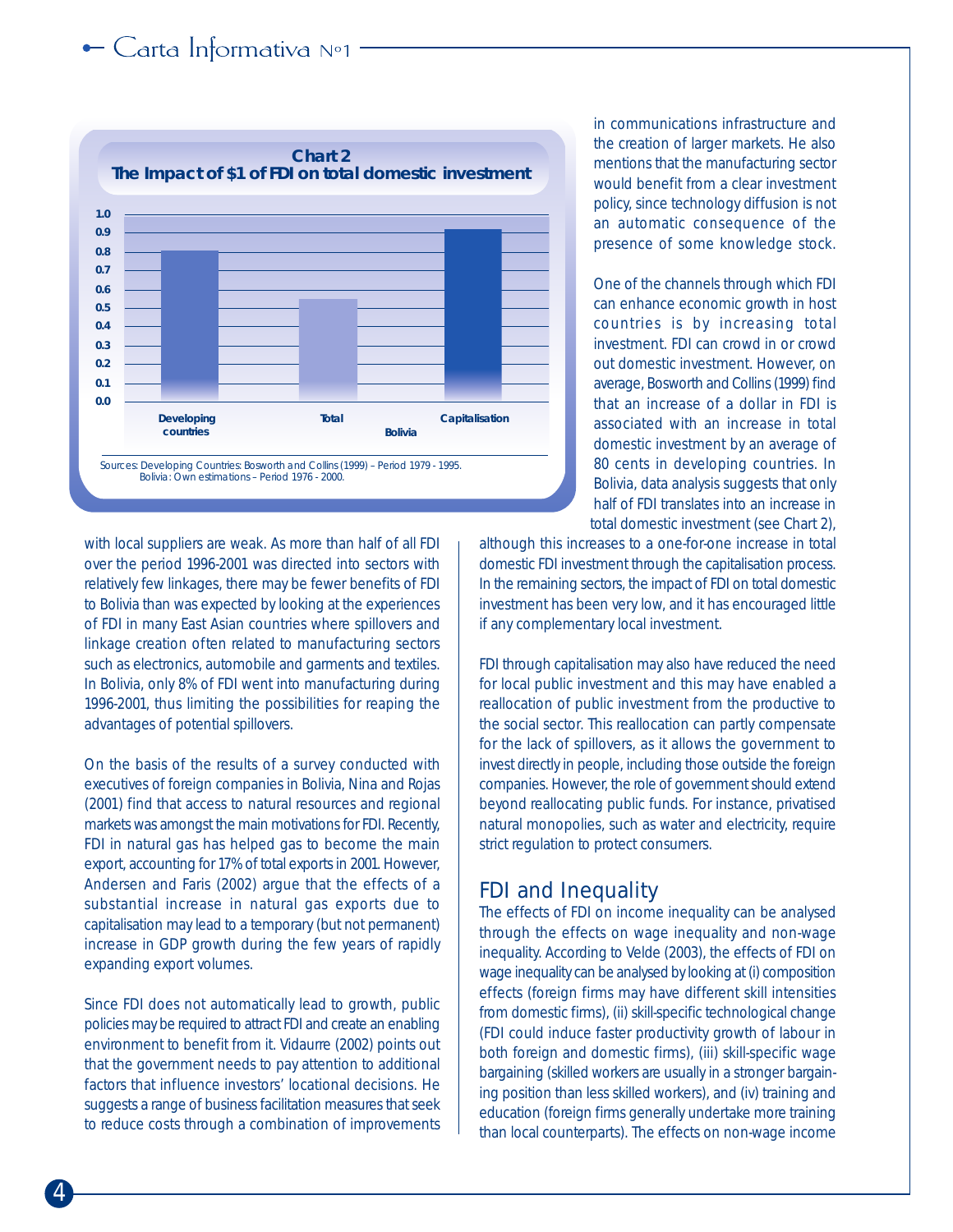# Carta Informativa  $N^{\circ}1$   $\rightarrow$

could be indirect, for instance through public policies or partnerships between foreign firms, governments, and local communities.

The empirical evidence shows that some Latin American countries have experienced an increase in wage inequality as a result of FDI. In the case of Bolivia, Velde (2003) finds that FDI may have accounted for a significant part of the observed increase in urban wage inequality during the period 1987-97, with FDI correlated with lower real wages for skilled and unskilled workers. Recently, Vedia (2002) found that the capital-intensive sectors have significant positive correlations with the fifth quintile of urban income distribution. Furthermore, as Table 3 shows, the real wages of workers in the capital-intensive sectors have experienced a revival since 1996. Workers in these sectors tend to be the more educated workers. FDI is also concentrated in these sectors.

The results can in part be explained by the fact that FDI has gone into the skill-intensive sectors, thus creating a relative shortage of skilled labour. The TNCs have had to train their workers intensively, and subsequently pay them higher salaries to prevent them depart in with that newly acquired knowledge. These findings are supported by Andersen and Faris (2002), who find that the expansion of the hydrocarbons sector mainly benefits the groups that initially earned the highest incomes, i.e. skilled workers. Similarly, Jemio and Wiebelt (2002) find that FDI worsens income distribution slightly.

There are valid reasons for concern about the deterioration in income distribution caused by FDI, particularly as there is no evidence of significant poverty reduction. There are, however, various public policies available that can help to improve the distributional effect of FDI. One is to use fiscal revenues for social investment (e.g. education) in the longrun development of the poorer segments of the economy. However, there are also private sector policies that can help to improve the developmental impact of FDI.

Villalobos (2002) gives an important example where a mining company tried to improve the distributional effects by creating a partnership with the local government to develop the community in a sustainable manner. Inti Raymi's mine at Kori Kollo, the most important mine in Bolivia, is a highly visible operation, and a pioneer in FDI in the Bolivian mining sector.

Inti Raymi has had a substantial development impact on the local and regional scene. In addition to improving the local infrastructure, the company's presence has helped raise the living standards of the communities surrounding the mine. Wages in the company improved more during the past two decades than wages in mines not under foreign ownership. A unique feature of the project was the establishment of the Inti Raymi Foundation, a private nonprofit institution to finance social programmes (see Box 1).

Although projects in the extractive industries can have serious environmental impacts and be socially disruptive as well, Inti Raymi has improved lives throughout the local

| Employment, real income and educated workers: 2000 |                            | Table 3                                 |                           |                                  |           |
|----------------------------------------------------|----------------------------|-----------------------------------------|---------------------------|----------------------------------|-----------|
| Sector                                             | Employment<br>share<br>(%) | Educated<br>workers <sup>a</sup><br>(%) | Real wageb<br>(Bs./month) | Annual growth<br>$(1996 - 2000)$ |           |
|                                                    |                            |                                         |                           | Employment                       | Real Wage |
| Agriculture                                        | 38.9                       | 1.0                                     | 160                       | $-2.0$                           | $-11.9$   |
| Hydrocarbons and mining                            | 1.4                        | 19.9                                    | 2.494                     | $-4.7$                           | 28.3      |
| Manufacturing                                      | 10.1                       | 10.5                                    | 612                       | $-1.4$                           | $-2.8$    |
| Electricity, water and gas                         | 0.5                        | 24.5                                    | 1.759                     | 7.6                              | 9.9       |
| Construction                                       | 6.6                        | 7.7                                     | 907                       | 9.2                              | 4.3       |
| Transport and communications                       | 4.3                        | 19.3                                    | 1.160                     | 1.5                              | $-0.5$    |
| <b>Financial intermediation</b>                    | 0.5                        | 77.3                                    | 2.517                     | 2.2                              | 6.8       |
| Other services                                     | 37.6                       | 27.8                                    | 754                       | 2.9                              | 0.0       |
| Total (Persons)                                    | 3,637,048                  | 509.187                                 |                           |                                  |           |

Source: National Institute of Statistics

Note: a Workers with more than 13 years of education. b Measured in Bs. of June 1996.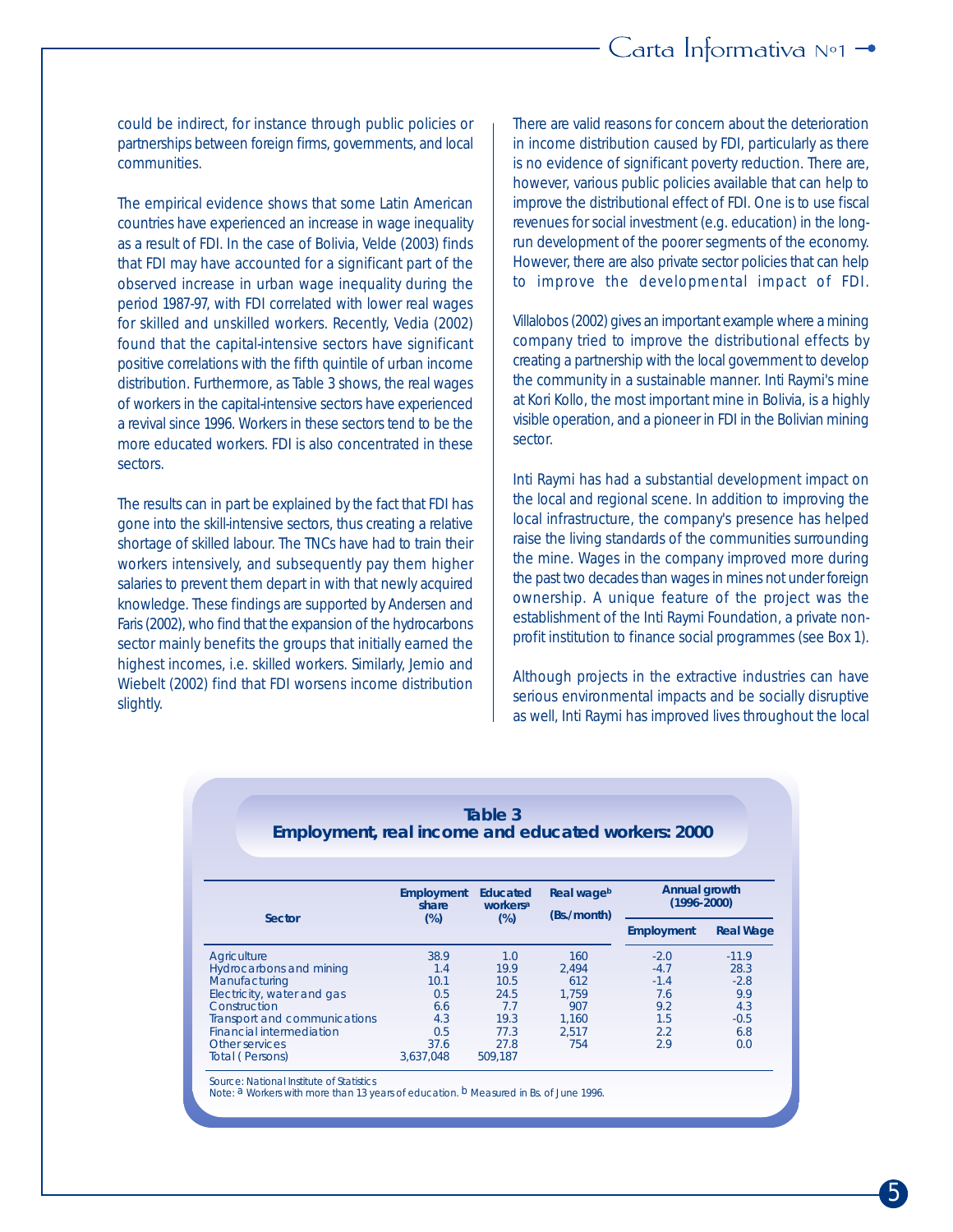# $\leftarrow$  Carta Informativa N°1

#### **Box 1 The Inti Raymi Foundation**

In 1991, the Inti Raymi Foundation was established as a Community-Oriented Foundation. It is a private non-profit institution financing social programmes for the 1,132 families living in the 25 communities around the Inti Raymi's mine at Kori Kollo. The foundation's activities are concentrated in three major areas: health care, rural education, and training. While accepting donations from domestic and foreign sources, the foundation is sponsored primarily by annual contributions of about \$840,000 from Inti Raymi. So far, the foundation has spent nearly \$16.2 million on regional development programmes. The distribution was as follows:

| Programs                                                                                                               | Share $(\%)$                                                      |
|------------------------------------------------------------------------------------------------------------------------|-------------------------------------------------------------------|
| Social Investment<br>Education<br>Health<br>Agriculture<br>Productive Investment<br>Loans<br>Microenterprise<br>Grants | 24.8<br>10.4<br>4.5<br>9.9<br>53.3<br>3.0<br>22.8<br>27.5<br>12.9 |
| Development & Research<br>Management                                                                                   | 9.4                                                               |

The foundation provides primary health care to the surrounding population through the company-financed health clinic. This programme is directed mainly at cutting the area's high maternal and child morbidity and mortality. The foundation has also tried actively to improve the quality of education in 18 surrounding rural schools (1,394 students and 87 teachers). In addition to financing social programmes, the foundation finances community-originated projects, for example microenterprise initiatives. The management of the programme will be transferred to the local government. As fiscal decentralisation evolves, local governments should ensure that fiscal revenues are able to take over the foundation's functions.

and regional economy, alleviating a tradition of resentment of foreign ownership. However, the expected benefits of such partnerships in general sometimes fail to materialise or are not distributed equitably. It would also be worth asking whether higher taxes and higher government spending would have worked better.

### What next?

In order to attract FDI that is more beneficial to development in Bolivia, the government would need to formulate a set of economic policies with the deliberate objectives of creating favourable conditions for investment and improving the impact of FDI. This framework should consider the importance of human capital, the physical and communications infrastructure and an adequate institutional framework. Moreover, spillovers are more likely to occur if local firms are given access to credit, technical assistance, human resources and information. Policies could also aim to attract export-oriented FDI, where firms can more easily imitate technological and managerial innovations and also learn to penetrate export markets.

Public policy may seek to solve the general problem of under-investment in good quality and appropriate human capital, in order to obtain the full benefit of existing FDI and attract more and better FDI. This would also improve the distributional effects of FDI. In addition, policy could be concerned with the general business environment in Bolivia, with the purpose of supporting the adoption of new technologies, creating distribution networks and facilitating easier access to foreign markets.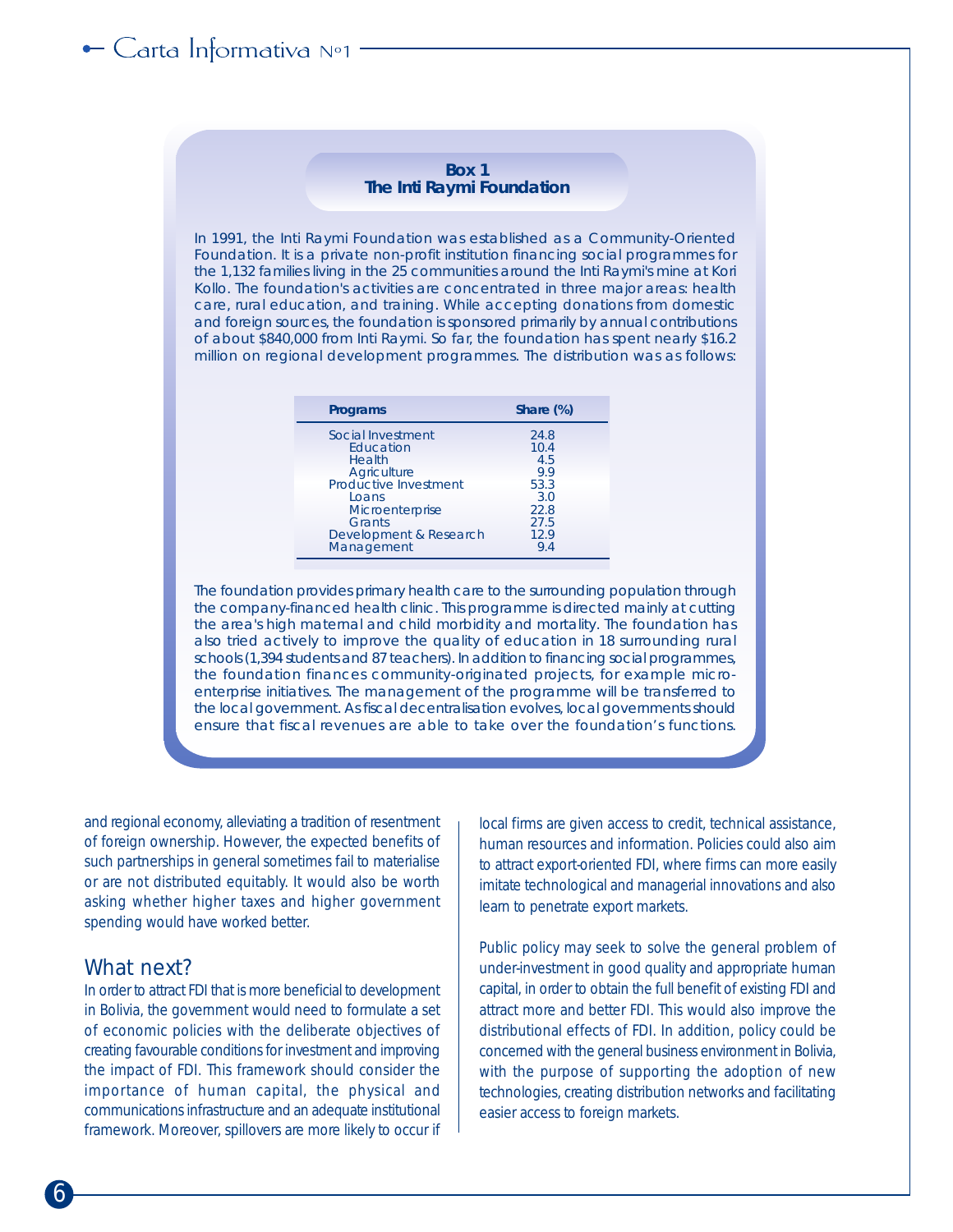# **References**

Alfaro, L., A. Chanda, S. Kalemli-Ozcan, and S. Sayek. 2002. 'FDI and Economic Growth: The Role of Local Financial Markets'. Paper presented at Joint Conference of the IDB and World Bank on 'The FDI Race: Who Gets the Prize? Is it Worth the Effort?', Washington, DC.

Andersen, L., and R. Faris. 2002. *Natural Gas and Income Distribution in Bolivia*, Working Paper 02/2002. La Paz: Instituto de Investigaciones Socio-Económicas, Universidad Católica Boliviana.

Borensztein, E., J. De Gregorio, and J-W. Lee. 1998. 'How Does Foreign Direct Investment Affect Economic Growth', *Journal of International Economics* 45: 115-135.

Bosworth, B.P., and S.M. Collins. 1999. *Capital Flows to Developing Economies: Implications for Saving and Investment.* Brookings Papers on Economic Activity 1, Washington, DC: Brookings Institution.

Jemio, L.C., and M. Wiebelt. 2002. 'Orientando la Política Macroeconómica en Favor de los Pobres: Resultados de Simulaciones Seleccionados'. Paper presented at the IISEC-IFK-IIDEE Seminar on Poverty Impacts of Macroeconomics Reforms in Bolivia, La Paz.

Lora, E. 2001. *Structural Reforms in Latin America: What Has Been Reformed and How to Measure it*, Research Department Working Paper 466, Washington, DC: Inter-American Development Bank, Research Department.

Nina, O., and F. Rojas. 2001. *Atractivo de Bolivia a los Inversionistas Extranjeros*, Working Paper 06/2001. La Paz: Instituto de Investigaciones Socio-Económicas-Universidad Católica Boliviana.

Velde, D.W. te. 2003*. Foreign Direct Investment and Income Inequality in Latin America*, Working Paper 04/2003. La Paz: Instituto de Investigaciones Socio-Económicas, Universidad Católica Boliviana.

Vedia, J.L. 2002. 'Análisis de los Cambios y Determinantes en la Concentración del Ingreso Urbano en Bolivia', *Estadísticas & Análisis* 1:149-250.

Vidaurre, G. 2002. 'Inversión Extranjera en la Industria Boliviana'. Paper presented at the ISEC-ODI Seminar on Foreign Direct Investment and Development, La Paz.

Villalobos, J. 2002. 'Políticas para Mejorar el Impacto Distributivo y de Desarrollo de la Inversión Extranjera Directa'. Paper presented at the IISEC-ODI Seminar on Foreign Direct Investment and Development, La Paz.

© GRUPO INTEGRAL SRL

For further information contact the principal authors:

Osvaldo Nina Coordinador Area Macroeconómica Grupo Integral srl onina@grupointegral.bo

Dirk Willem te Velve Research Fellow International Economic Development Group Overseas Development Institute dw.tevelde@odi.org.uk

This briefing paper and the background paper presented at the seminar on FDI and Development are available at IISEC's Website: www.iisec.ucb.edu.bo. We are grateful to the UK Department for International Development for funding under grant SSR R8136.

### **Overseas Development Institute**

ODI is Britain's leading independent think-tank on international development and humanitarian issues. Its mission is to inspire and inform policy and practice which lead to the reduction of poverty, the alleviation of suffering and the achievement of sustainable livelihoods in developing countries. They do this by locking together high-quality applied research, practical policy advice, and policy-focused dissemination and debate. They work with partners in the public and private sectors, in both developing and developed countries.

International Economic Development Group's activities extend beyond economic analysis to include policy advice to developing countries and to the UK Department for International Development, the European Commission and Parliament, and the World Trade Organisation. They work closely with other economists in Europe and in developing countries. They have formal links with the European Association of Development Research and Training Institutes and the African Economic Research Consortium, which supports policy-oriented economic research by African scholars. Its projects range from multi-year multi-country comparative analysis to short studies to answer immediate policy question.

More information: Overseas Development Institute 111 Westminster Bridge Road London SE1 7JD UK Tel: +44 (0)20 7922 0300 Fax: +44 (0)20 7922 0399 E-mail: odi@odi.org.uk Website: www.odi.org.uk